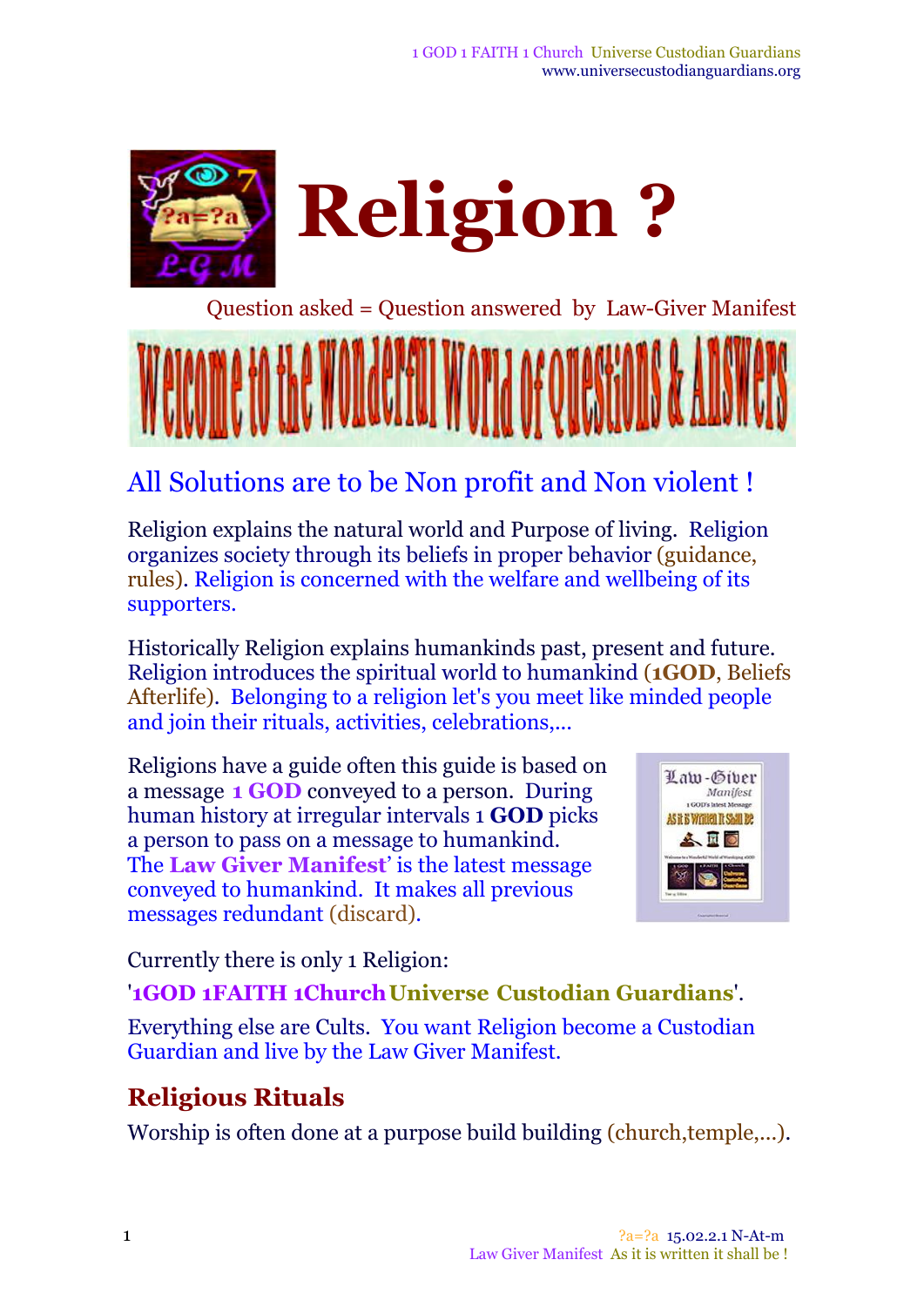**1 GOD** doesn't want purpose build places of Worship. Therefore they are demolished and its building materiul is reused for infrastructure. Custodian Guardian worship anywhere anytime. Every Fun day (Day 7) they hold a Gathering at a school.

Religion has rituals: birth, marriage, death,... Rituals are based on tradition and changing community standards. Custodian Guardian rituals incorporate local traditions that do not contravene the'Law Giver Manifest'. Every Gathering is unique (custom, cuisine, dialect, gear, heritage, traditions..).

Cults use sacrifice on an Altar as a worship ritual. Sacrifice may be actual or symbolic. **1 GOD** doesn't want sacrifices. Therefore altars are demolished, its building materiul is reused. Custodian Guardian do not sacrifice, they replaced an Altar with lectern. They seek, gain, apply knowledge (Scroll 1) practice Knowledge Continuity.



Religion uses time management. Custodian Guardian use New Age time management (NAtm). NAtm is used to set theme days.

Religion opposes 'Wealth apartheid'. Buddhism, Christianity, Islam, Hinduism, Judaism.. are corrupt bought by greedy Parasites. Custodian guardian oppose 'Wealth apartheid'. Support us and lets end Wealth apartheid and hold greedy Parasites accountable. PROFITEERING is ANTI **1 GOD** !!!

Religion opposes 'Violence' against humankind, environment, animals.. Buddhism, Christianity, Hinduism, Islam, Judaism... act, encourage, participate in violence. Support us and lets end violence, hold violence accounrable. Owning a weapon is a crime. ZERO TOLERANCE to VIOLENCE !!!

# **You shall not kill !**

You shall not kill. It is the foundation of every Religion. All so called religions, Sin. They allow, encourage, promote killing. They are, Fake Religions. They insult **1 GOD**! Belonging to or supporting Killer Religions or cults will result in accountability to **1 GOD** in life and Afterlife! **1 GOD** doesn't, Forget or Forgive! Custodian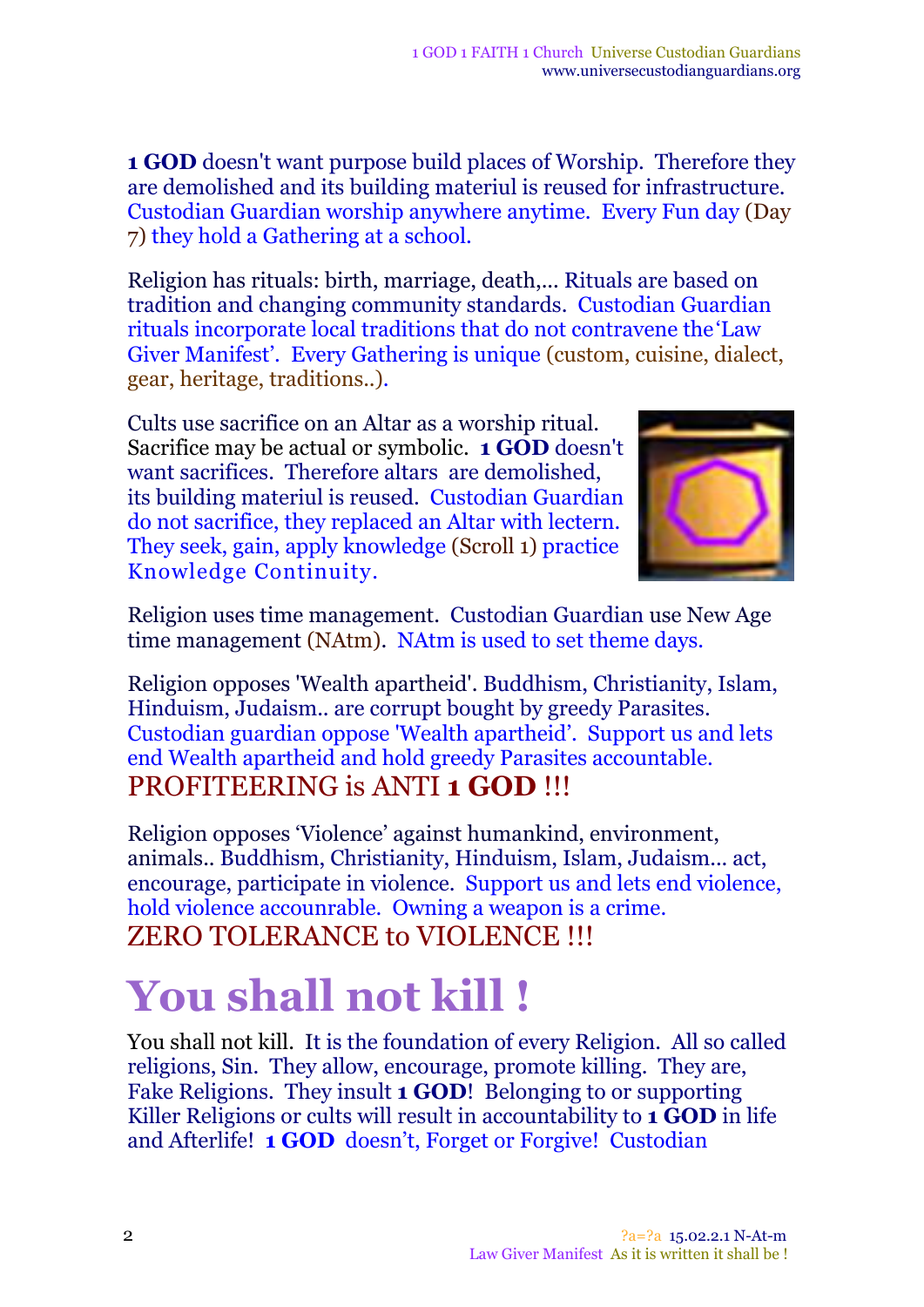Guardian oppose killing humans for any reason (Abortion, execution, assassination, death penalty, martyrdom, suicide bomber,..)

Religion has a guide based on **1 GOD's** message. Past messages are misused by all major religions. They falsely use their guides to increase 'Wealth apartheid' and practice 'Violence'. This is not acceptable to **1GOD**! **1GOD**"s latest message, the 'Law Giver Manifest (LGM) is non-profit and non violent. The LGM makes all previous messages & guides obsolete. Embrace 'LGM' become a Custodian Guardian. **1GOD** is watching!!!

#### **Messiah ?**

The coming of a Messiah was 1st mentioned by the Invoker (Zoroaster). Other religions (Christians, Islam,...) originating in Persindia Province followed the Invokers assumption. The Invoker was wrong there is no Messiah coming, not then, not now, nor in the future, not ever. All people waiting for a Messiah are waiting in vain.

Why do people believe that **1 GOD** is going to send a Messiah? Many people lack confidence in themselves and Humankind to solve everyday problems. These weak pathetic people beg **1GOD** to send a Messiah to solve all their real or perceived problems and make them happy. NO MESSIAH (HE or SHE) is coming.

**1 GOD** is not going to send a Messiah. Should Humankind be incapable of surviving. Then Humankind will vanish into the dust of History. **1GOD** will be disappointed and instruct Evolution to create another specie that can handle being Custodian of the Physical Universe.

**1 GOD** expects each individual to handle themselves. For bigger issues an individual should seek, gain support from their community. For issues beyond community capabilities, Pray!

#### **1 GOD will act !**

An issue beyond community capabilities needs combined Faith and Prayer: **1 GOD** will act ! **1GOD**' actions or inaction are not predictable or comprehandable. Inaction may be the best solution.

**1 GOD** wants us to concentrate on our 'Purpose of living' (helping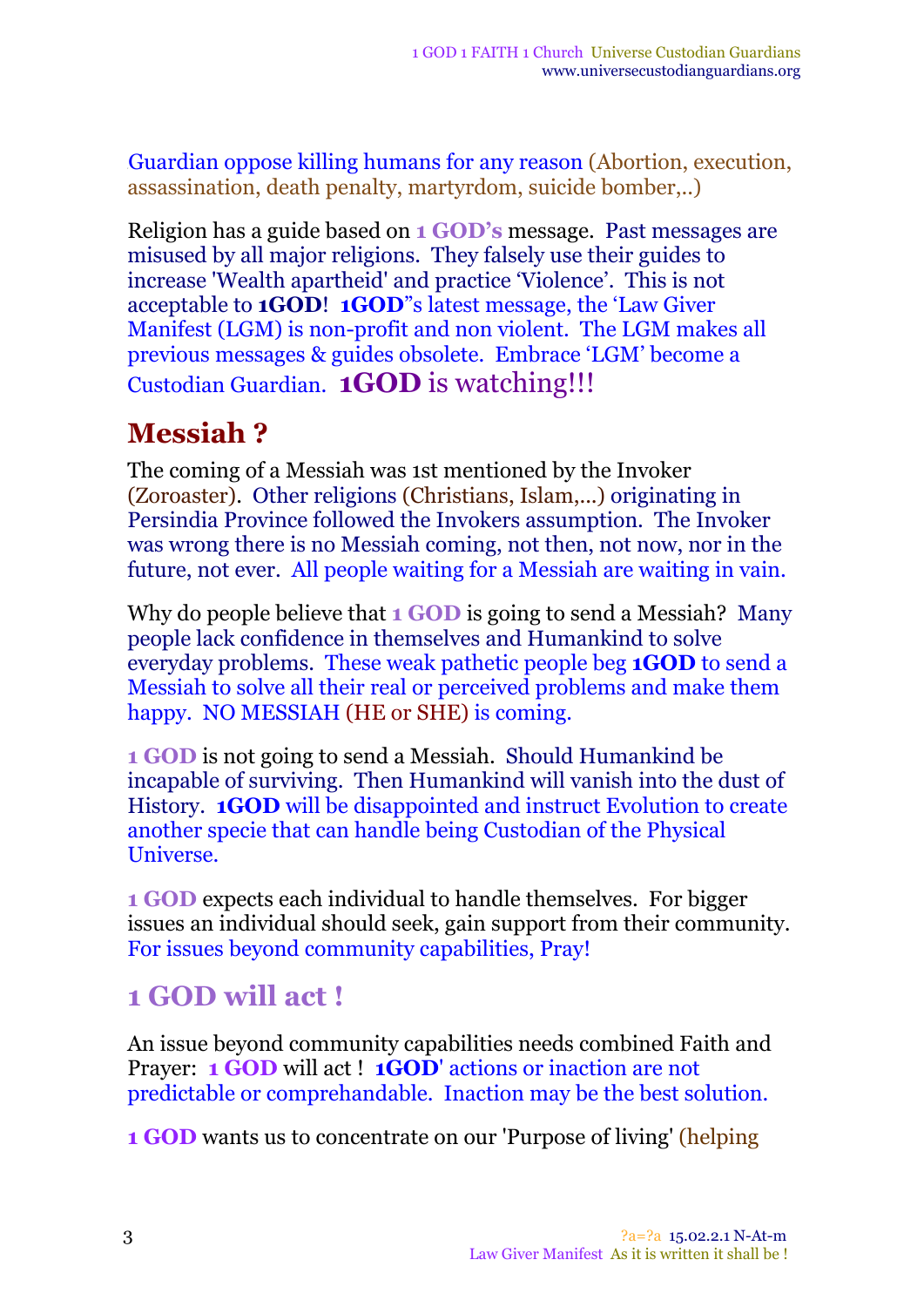our Soul gain life experiences). Not dream (be a life waster) about a Messiah coming. Custodian Guardian belief that **1 GOD** wants a person to handle challenges not waste time on unrealistic hopes. No Messiah is coming !

Greedy Profiteers exploit the need by some people for a Superbeing: Thor, Superman, Wonder woman, Goku... Fictional nonsense !

Religious Superbeing: Jesus, Kalki, Mahdi, Moshiach,... Will not resurrect or come. False Messiah popup often. Ignore them!

Custodian Guardian don't need or are waiting for a messiah. Custodian Guardian trust in **1GOD**, have the **1FAITH** and have the '**Law Giver** Manifest' as guide. Join us you don't need a messiah that is not coming!

#### **Saints**

In ancient times, pagans used multiple God's for main issues. Half God's were worshipped for lesser issues. Half God's established a link between humans and God's. God's used their position of power to rape**\*** humans, resulting in bastards. So people could worship them the bastards became half God's.

When people started to realize there is only **1 GOD** to idolize and worship. They struggled, they missed the multi idols. To deceive **1 GOD** and have multiple idols they created saints. They also wanted **1 GOD** to take these fake idols and sit them in the inner circle in Heaven. Christian's believe Mary was raped**\*** by a GOD. They made her a saint, idolizing and worshipping her. Insulting **1 GOD** the only Idol! There are no others.

#### Custodian Guardian have only 1 Idol to worship, **1 GOD**.

The idolizing and worship of many God's, ends!

**\***If someone sneaks up to a person sleeping, mates, that is Rape!

## **Martyr**

**1 GOD** doesn't want human sacrifice! Martyr's are life wasters, Anti-**1 GOD** ! Communities don't want them.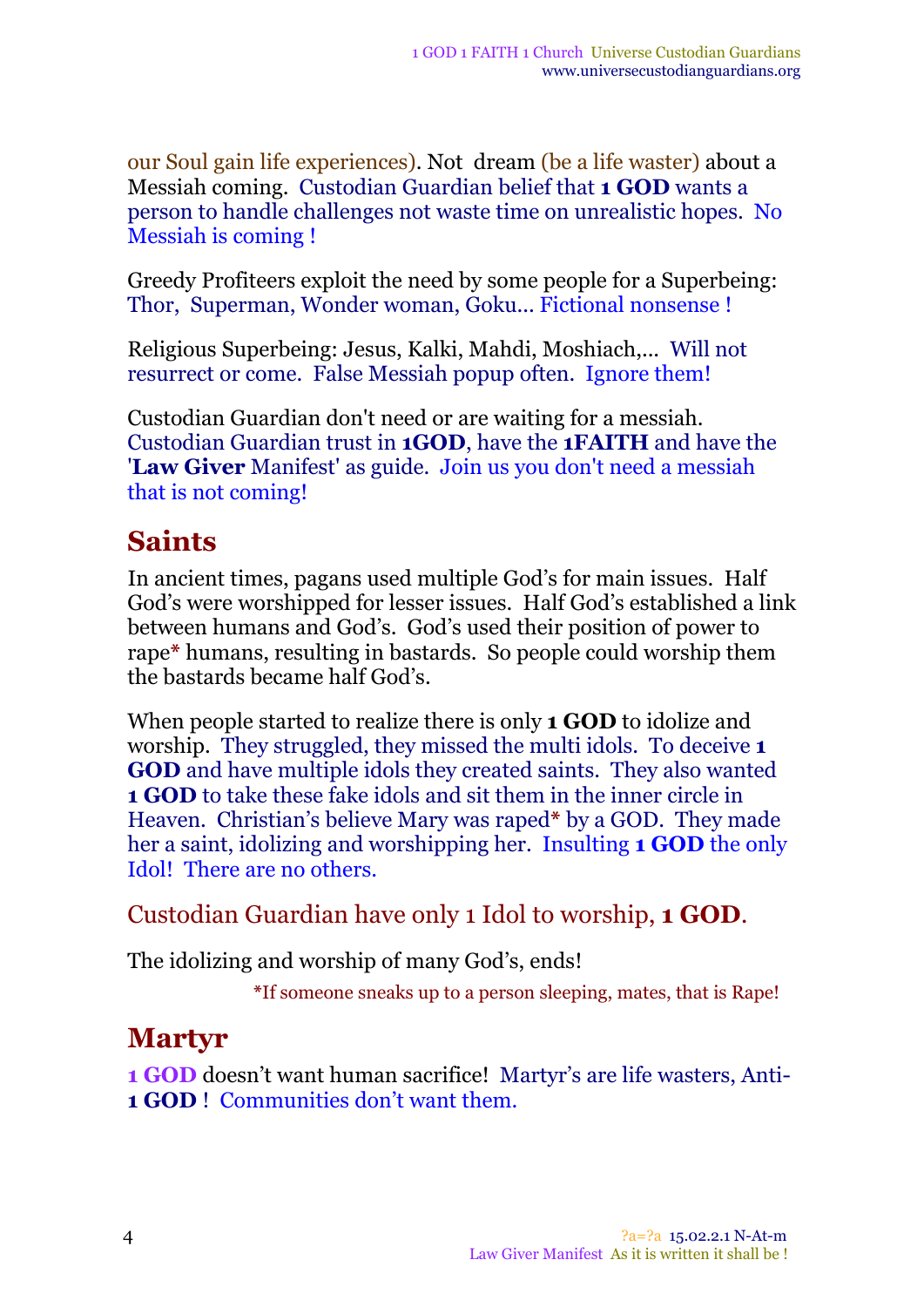People who are killed for maintaining their beliefs not intentionally seeking death are sometimes called martyrs. Supporting martyrdom and martyrs encourages mentally, emotional unstable individuals to seek death, suicide, endangering other people. These are fake martyrs who commit suicide. Custodian Guardian don't accept Martyrs or support Fake martyr's.

#### There are 2 types of**, 'Fake Martyr' :**

People who seek martyrdom through Suicide. They are selfish attention seekers using a 'Cause' to gain celebrity status. They put on publicity stunts like self incineration or starvation. They are emotional and mentally unstable (sick). If they survive they are held in a Sanatorium for life.



People who seek martyrdom through criminal Suicide (Suicide bomber). Them hurting or killing of others makes them Assassins (criminals). If they survive they are to be prosecuted: **MS R7**. Their name shall never be spoken, all evidence of them existing must be destroyed as if they never existed. Their parents are Shamed and Shunned.

#### **LIFE!** The most precious possession.

**1 GOD** wants us to concentrate on our 'Purpose of living' (helping our Soul gain life experiences)*.* Not plan our premature death (be a life waster). Custodian Guardian belief that 1 **GOD** wants a person to not expose themselves to excessive risk unnecessarily and protect 1's life.

# **1 GOD** doesn't want human sacrifice!

Human sacrifice is primitive, psychotic, pagan, outdated a ritual belonging to the past. Suicide is human sacrifice a wasted LIFE! Human sacrifice involving suicide and killing others, a crime: **MS R7**

A purpose of living is not to kill yourself or any other person! Your body has to Survive. Suicide or killing is insulting **1 GOD**!

## **Human Life is sacred !**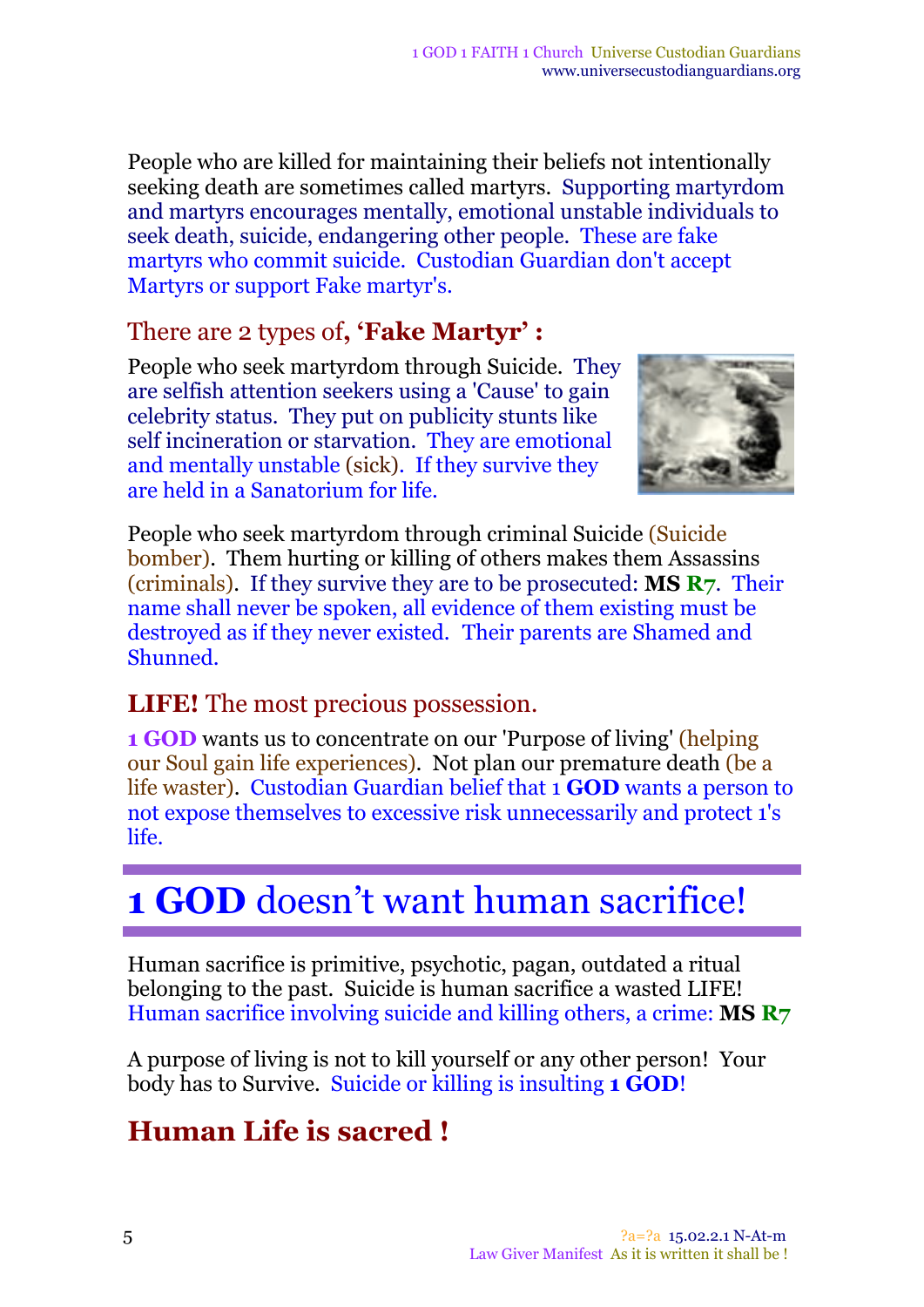Any organization religious or otherwise that promotes, endorses, Martyr's or Martyrdom is Anti Humankind and Anti **1 GOD**. These organizations are held accountable. Custodian Guardian Shun and Shame! Community shuts these organizations down and prosecutes! **1 GOD** holds them accountable in LIfe and Afterlife!

# Martyrdom is unacceptable ! Nobody has the right to kill humans ! Living is Good and desirable !

#### **Celibacy**

Celibacy is going against **1 GOD's** Design of mating, multiplying and starting a family. Mating and Multiplying is needed for Species survival and population growth. Population growth is needed to fulfill Humankind's Destiny: Colonizing the Physical Universe.

Clergy, monks, nuns that practice celibacy are insulting **1 GOD** ! They are also a threat to the human specie survival and fulfilling it's Destiny! Being Custodian of the physical Universe!

Celibacy ends ! Religious organizations that support celibacy are shunned shamed and come eventually to an end! Monastery, Convent, Nunnery, are demolished building material is recycled.

## **1 GOD**

**1 GOD** is supreme! **1 GOD** is both HE and SHE! **1 GOD** is the original Eternal-Soul! **1 GOD** created 2 Universe: spiritual and physical. Both Universe needed custodian: Angels and Humankind!

**1 GOD** wants only 1 Religion: 1 FAITH! 1 FAITH needs only 1 Church known as Universe Custodian Guardians!

**1 GOD** wants 7 independent Tribes. Speaking 7 main languages and many dialects, living in 7 Provinces and many Shires. Every Province has an independent 1 Church (UCG1,...7) administration using: **1 GOD's** latest message, the 'Law Giver Manifest' as guide.

**1 GOD** wants non violent, non profit solutions embracing community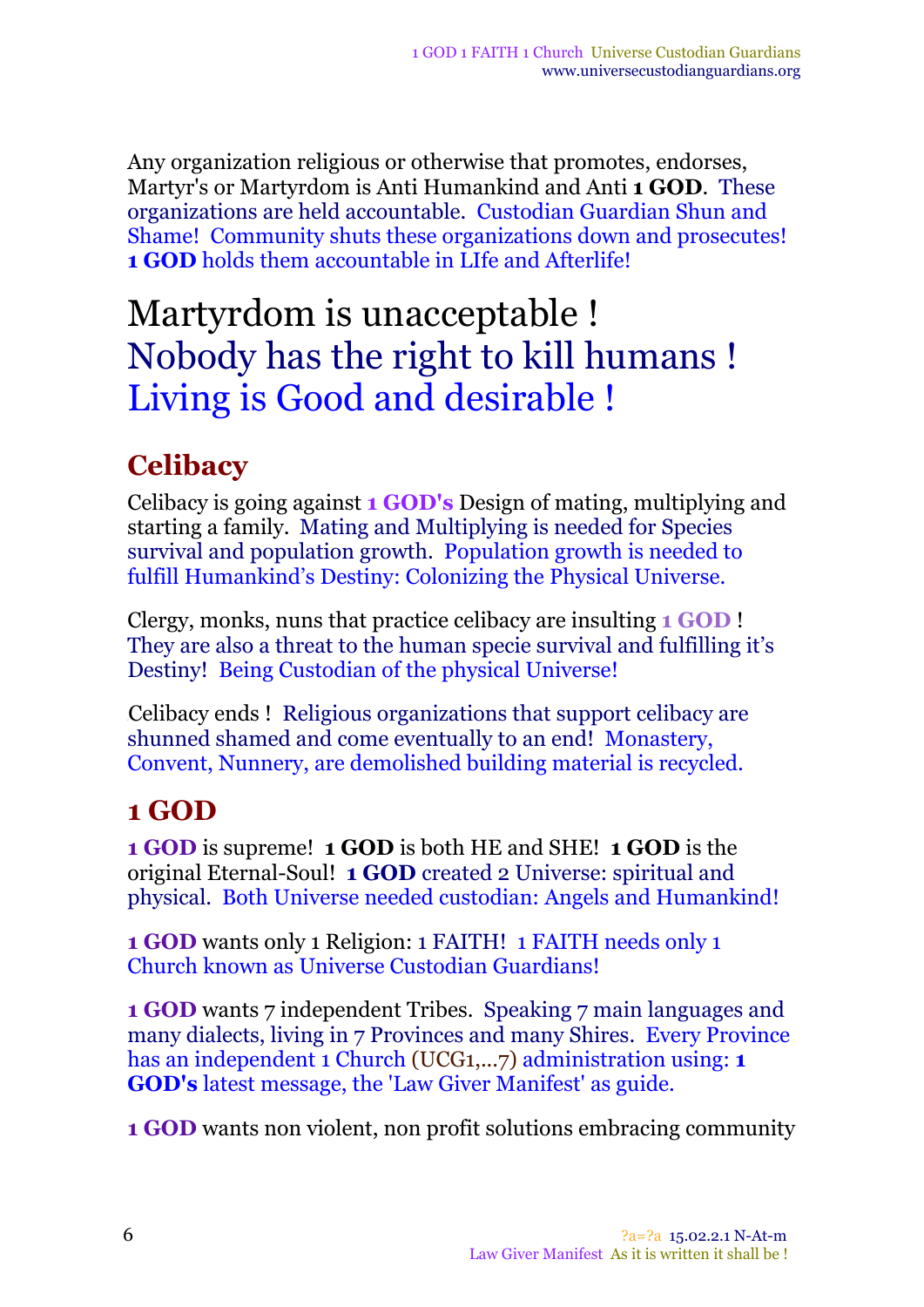living. For family, community, government and religion. Discard religious or political organizations and writings that promote violence, profit, elitism,...

**1 GOD** wants Accountability! **1 GOD** applies Accountability not forgiveness. Custodian-Guardian support Accountability. Every person, organization, government is accountable!

**1 GOD** is supreme and absolute no matter what titles are used. **1 GOD**, is worshiped by religious people using different names and titles : Adonai, Ahura Mazda, Allah, Al Hakam, Aten, Al Mutakabbir, Baha'i, Brahman, Father, Creator, Gott, Hashem, Jehovah, Manitou, Lord, Yahweh, Waheguru,.. **1 GOD** is all of them.



## Custodian Guardian worship **1 GOD** as '**1 GOD**'



**1GOD** expects Humankind to learn and teach be educated! Judgment day, **1 GOD** wants explained what knowledge a person has continuously accumulated and how this was used for the benefit of the local habitat, environment and community. Custodian Guardian seek, gain and apply Knowledge and practice Knowledge Continuity all life long.

**1 GOD** expects Humankind to heed the latest message and disregard all previous! On Judgment day, **1 GOD** wants explained how his latest message was heeded, applied and spread. Custodian Guardian live and worship by the 'Law Giver Manifest'. They encourage others to do so.



**1 GOD's** Destiny for Humankind! **1 GOD** expects Humankind to be custodian of the local Habitat, greater environment and the rest of the physical Universe. Humankind needs to mate, multiply, explore, colonize Space. Custodian-Guardian strive towards their Destiny!

## **Worship 1 G O D Support 1 FAITH 1 Church**

## **1 FAITH**

Belief in **1 GOD** gives you the **1 FAITH**! 1 FAITH gives guidance to you and your community. 1 FAITH is our moral strength.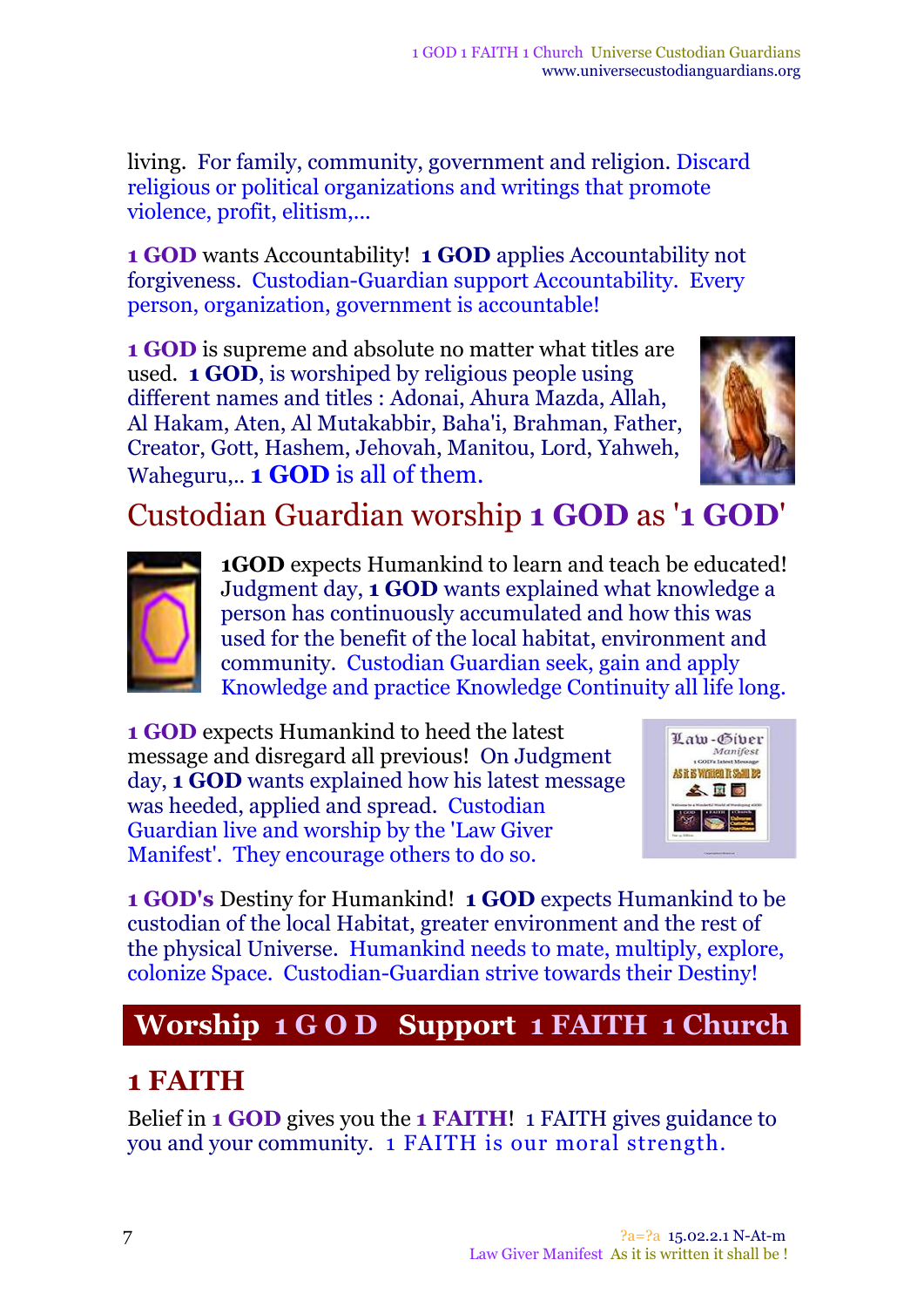**1 GOD** instructed the humble scribe to write down and compile all messages, '**1 FAITH**' was born. 1 FAITH is the only Religion acceptable to **1 GOD**. Everything else become outdated cults. Embrace 1 FAITH! Become a Custodian Guardian!



Outdated cults are shunned! They are replaced with: **1 GOD** 1 FAITH 1 Church Universe Custodian Guardians. For the Glory of **1 GOD** and the Good of Humankind!

**1FAITH** is written on **7 Scrolls** :

Scroll 1: **Belief** Affirmation-Prayer

There is **1 GOD** who is both HE and SHE!

**1 GOD** created 2 Universe and selected humankind to be Custodian of the physical Universe!

Human life is sacred from conception and there is an obligation to multiply!

Humankind is to seek and gain knowledge then apply it!

The Law Giver Manifest replaces all previous messages **1 GOD** sent!

Numbers are important and number 7 is divine!

There is an Afterlife and there are Angels!

Scroll 2: **Obligations** Obligation-Prayer

Worship **1 GOD**, discard all other idols

Protect, human body from conception

Life long, seek, gain and apply knowledge

Mate to multiply and start own family

Honor, respect your parents and grandparents

Guard the Environment and all its life forms

Use the '**Law Giver Manifest**', spread its message

Protect animals from cruelty and extinction

Stand up for the unfairly attacked, disadvantaged, weak and needy

Feed the hungry, shelter homeless and comfort sick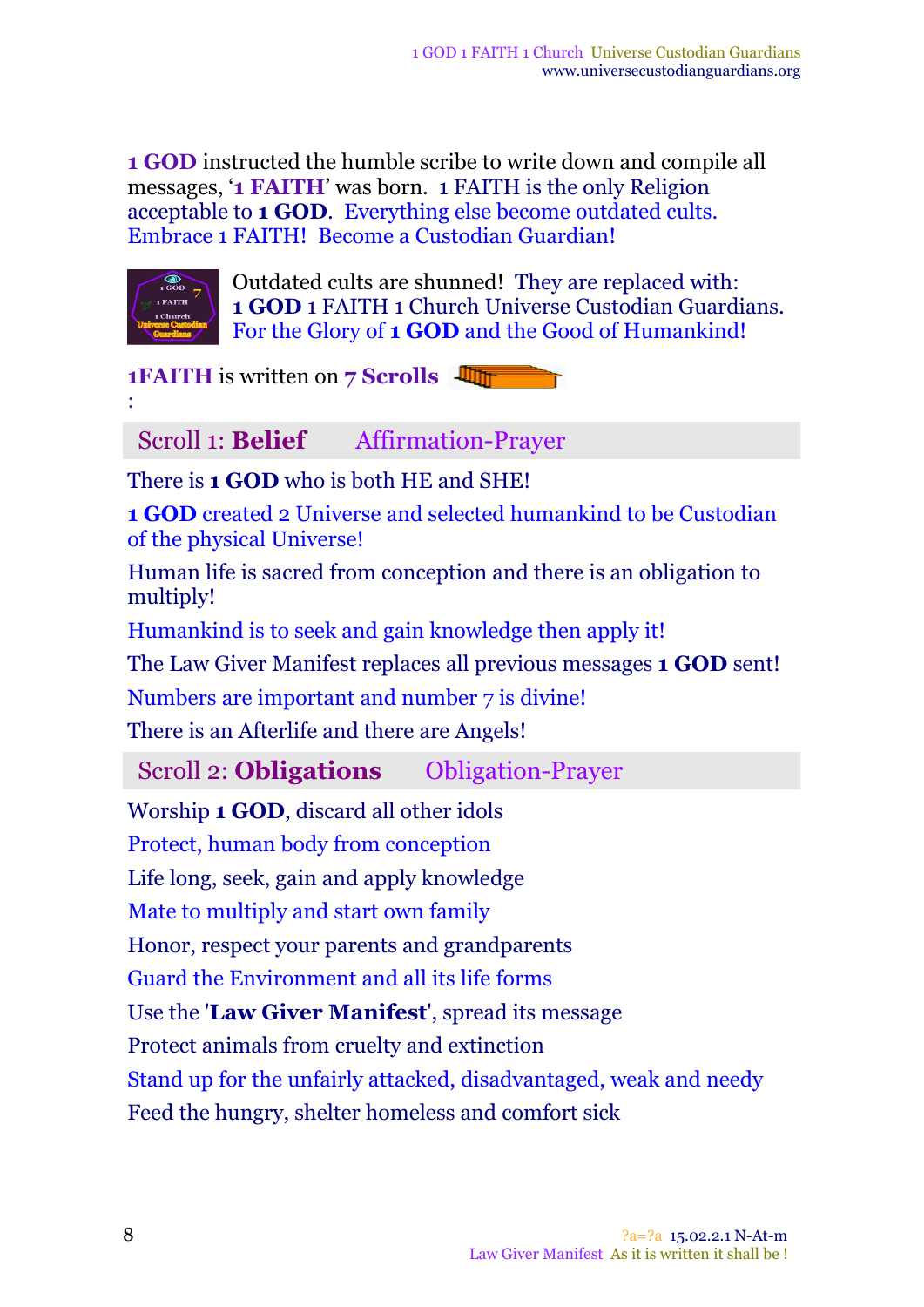Protest injustice, amorality and environmental vandalism

| Do rewarded work, no loafing                               |             | <b>Avoid and clean up Pollution</b> |         |  |
|------------------------------------------------------------|-------------|-------------------------------------|---------|--|
| <b>Be Good Punish Evil</b>                                 |             | Cremate, close graveyards           |         |  |
| Be just and give deserved<br>respect                       |             | Vote in all Elections!              |         |  |
| Scroll 3: Privileges<br><b>Request-Prayer</b>              |             |                                     |         |  |
| Breathable, clean air                                      |             | Have violent free community         |         |  |
| Drinkable, filtered water                                  |             | Have a pet                          |         |  |
| Eatable, healthy food                                      |             | <b>Free education</b>               |         |  |
| Protective, affordable clothing                            |             | Free treatment when sick            |         |  |
| Hygienic, affordable shelter                               |             | <b>Receive respect</b>              |         |  |
| Worship and Believe in <b>1GOD</b>                         |             | Receive justice                     |         |  |
| Free Speech with moral<br>restrains                        |             | <b>Rewarded work</b>                |         |  |
| Mate, start family                                         |             | Have freely elected government      |         |  |
| End with dignity                                           |             |                                     |         |  |
| Scroll 4: <b>Failings</b><br><b>Failings-Prayer</b>        |             |                                     |         |  |
| Addiction                                                  | Cannibalism | <b>Envy</b>                         | Perjury |  |
| Plunder                                                    | Selfish     | Vandalism                           |         |  |
| Scroll 5: <b>Virtues</b> Virtues-Prayer                    |             |                                     |         |  |
| Worshiping only 1 GOD and always punish evil               |             |                                     |         |  |
| 1 <sup>st</sup> Learn, then Teach and Knowledge continuity |             |                                     |         |  |
| Protect the Environment and Harmonize with Habitat         |             |                                     |         |  |
| Loving, Dependable and<br>Faithful                         |             | Clean and Tidy Perseverance         |         |  |
| Courage, Compassion, Just, Sharing                         |             |                                     |         |  |
| Scroll 6: Khronicle Heritage-Prayer                        |             |                                     |         |  |

Creation Near Past **-**700 to **-**70 years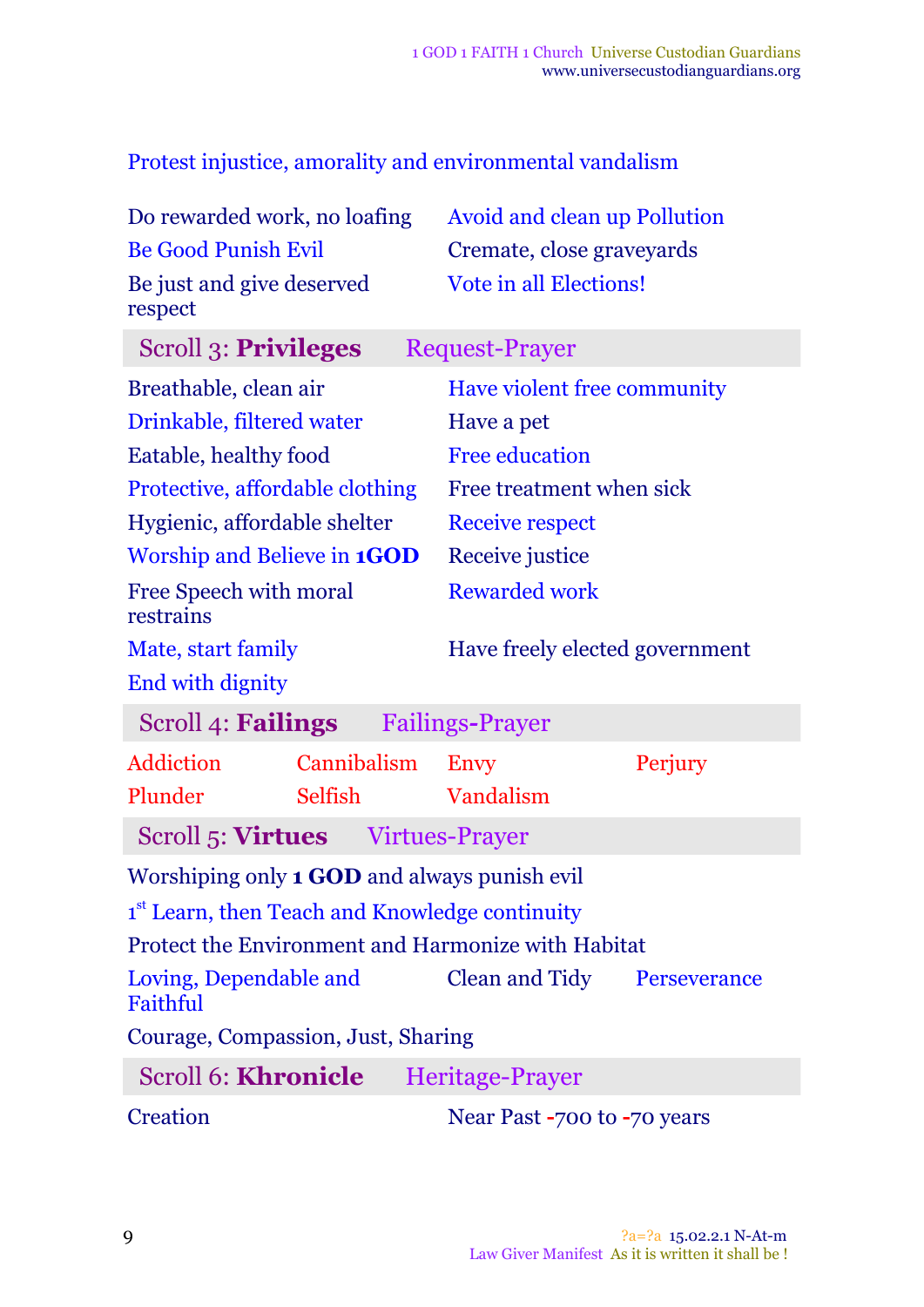Ancient Times to **-2,100** yrs Current Times **-70** to 0 years Distant Past **-**2,100 to **-**1,400 yrs New Age from 0 years onward's: Medium Past **-**1,400 to **-**700 yrs **Prophesy** 

#### Scroll 7: **Afterlife** Soul-Prayer

Grief Prayer Relive Bad Prayer Relive Good Prayer Cremation Judgment Day Purity Scales Angel

**1 FAITH** inrtoduces, New Age Time management. It replaces all other time management.

Short term: **C.G. Klock ~ Time triangle ~ Night Curfew ~ C.G. Daily Routine ~**

Medium term: **C.G. Kalender ~ Fun Day themes ~ C.G. PLanner ~ C.G. Yearly Almanac**

#### Long term: **C.G. Khronicle ~ C.G Knowlege continuity ~**

**New Age** time management should not be misused to enslave or for profiteering and exploitation. Don't use Time to hurry a human body. It is not designed for hurrying. There is no need for speed.

**1 FAITH**'s symbols of recognition are number '**7**' (divine) and the **Heptagon** (7 sides, 7 angles, geometric polygon).



People of the **1 FAITH** are Supporters. A Supporter is known as 'Custodian Guardian (C.G.). They are addressed as custodian guardian (1st name)*.*

Every **Fun Day** (day 7 of the week) from 1 hour after Sunrise to 1 hour before Sunset, Custodian Guardian meet at a Gathering. For C. G. a Gathering is not only a religious, social justice, environmental, get together. But also is for socializing: Pray, discuss, chat, laugh, sing and dance, play and harmonize, eat and drink (non alcoholic). **1 GOD** doesn't want purpose built places to worship. Gathering's are held in education facilities (SmeC, PHeC, public school).

**1 FAITH** is admistered by elected committes. A Gathering has a Klan of 14 (7HE, 7SHE) Elders. There are 7 elected Provincial committees (Orackle ) of 7HE, 7SHE Praytorian. Orackle meet at the Oratory.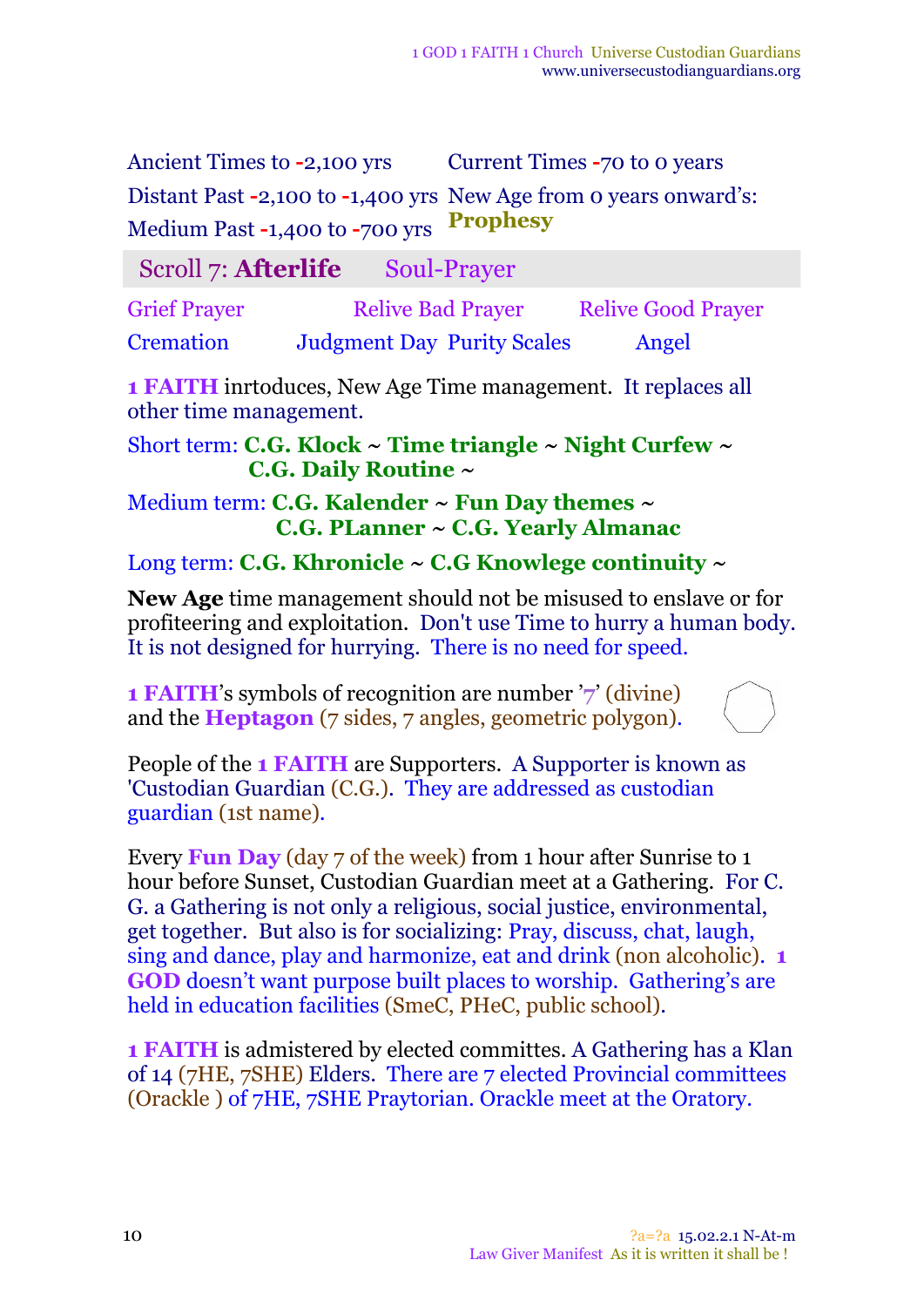# **1FAITH is our moral strength**

#### **1 Church**

**1 GOD** wanted **1 FAITH** and **1 Church**. The 1 Church is to have 7 independent administrations, 1 for each Tribe. The 1 church is to be known as: **Universe Custodian Guardians** !

Universe Custodian Guardians name explained:

Universe is the physical Universe.

- Custodian Humankind's Destiny, be custodian of the physical Universe.
- Guardians Supporters and members are guardians of '**1 GOD's**' latest message: **'Law Giver Manifest'**.

There are 2 abbreviations:

**U.C.G.1** (7 digits)*,* **UCG1** (3 letters + 1 number).

- **U.C.G.1 Universe Custodian Guardians** '**1GOD**', '1FAITH', 1Church!
- **UCG1** number (1-7) show the order of Orackle established.



Each independent administration is governed by an 'Orackle' (elected committee of 7 HE, 7 SHE). The Orackle meeting place is at a Provincial Oratory.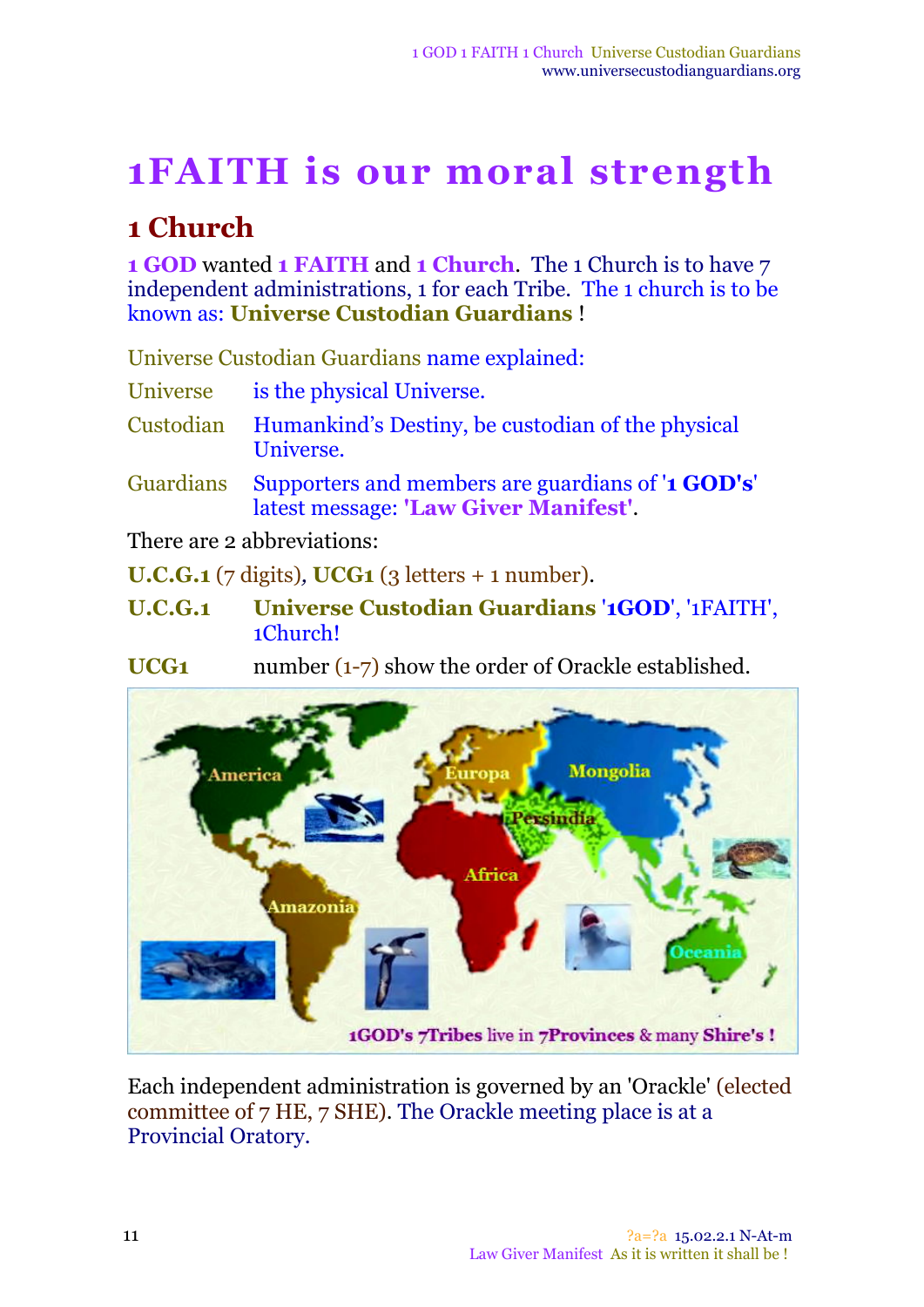The 1 Church covers 7 types of people: Unbeliever > **Supporters** > **Elders** > C. **Zenturion** > C. **Praytorian** > Apprentice C.G. **Proclaimer** > **Custodian Guardian Proclaimer**

# 1Church administrating Humankinds Destiny

# **U.C.G.1 - T R E E**

## **People of the**

# **Law Giver Manifest**



| <b>Faith Supporters</b>                 | elect 14 Elders    |                                                    |
|-----------------------------------------|--------------------|----------------------------------------------------|
| Elders (7HE 7SHE)                       | form               | $\mathrm{Klan}\left(14\right)$                     |
| Klan                                    |                    | elect 2 Custodian-Zenturion 1HE 1SHE               |
| Custodian-Zenturion                     |                    | become Members U.C.G.1                             |
| Custodian-Zenturion                     |                    | elect 14 Custodian-Praytorian 7HE 7SHE             |
| Custodian-Praytorian form               |                    | <b>Orackle</b> $(14)$                              |
| Orackle                                 | elect 2            | Apprentice C.G Proclaimer 1HE 1SHE                 |
| A.C.G. Proclaimer<br>from the 7 Orackle | elect <sub>1</sub> | <b>C.G. Proclaimer</b><br>a Life-member, HE or SHE |

**C G Proclaimer** is Guardian of the **Law-Giver Manifest**



#### **Universe Custodian Guardians**

not for profit, not for violence religious, environmental, social justice solutions. Free Education provider, New Age time management administrator proclaiming **1GOD's** latest message: '**Law-Giver Manifest**'.

# **Solutions are non violent**



## **L-G M**

The Law Giver Manifest ( **L-G M**)is **1 GOD's** latest message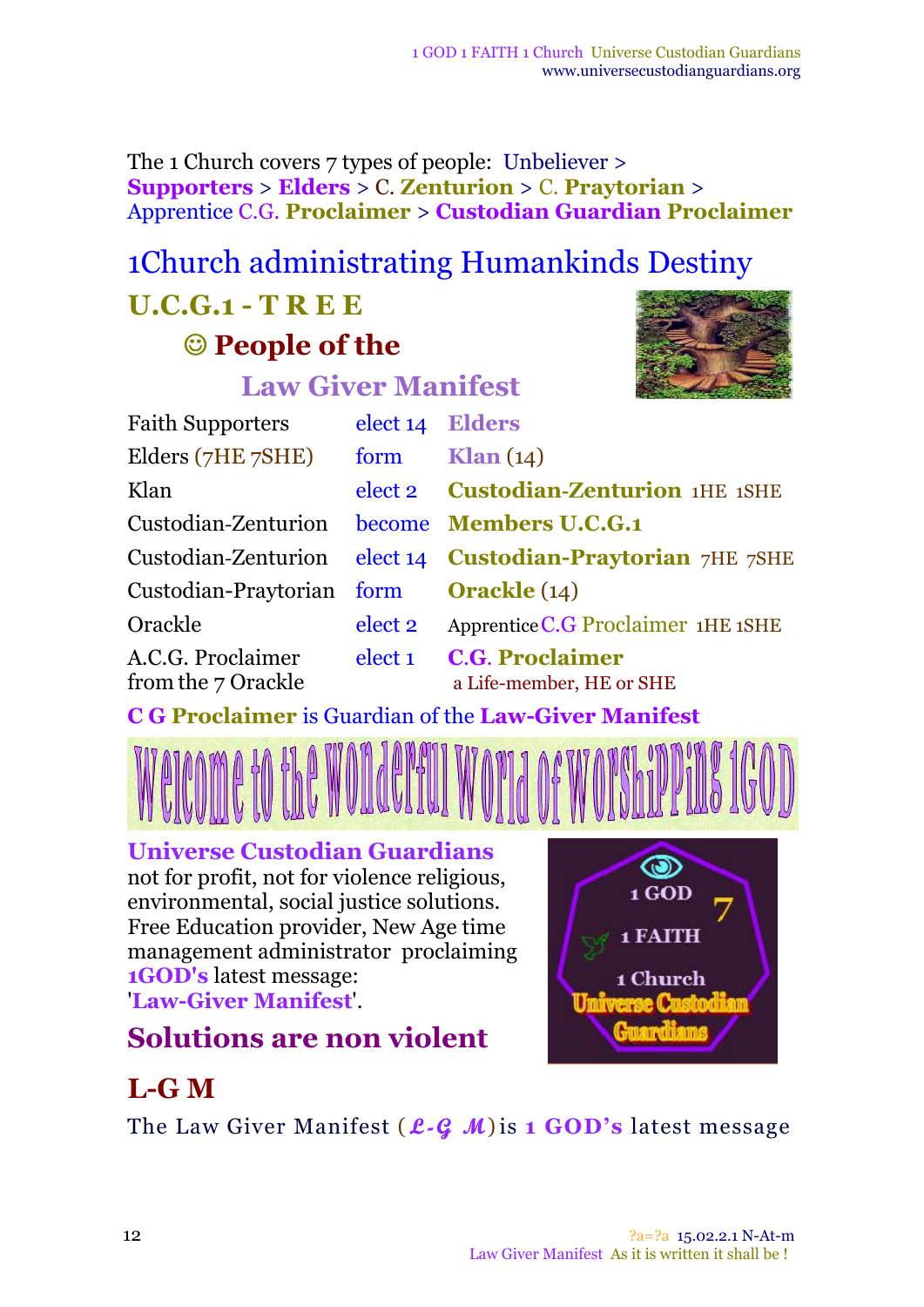#### Making all previous messages obsolete. Dispose of cleanly



During human history at irregular intervals **1 GOD** picks a person to pass on a message to humankind.

**1 GOD** is disappointed that many people didn't heed these messages Belief in **1 GOD** is absolute, no exemtions.

**1 GOD** made it clear to the humble scribe that compromise or deviation is unacceptable and will be dealt with on 'Judgement Day'.

**Guidance**: The spirit and understanding of the message is what matters. Not the meaning of the individual word or sentence structure. Understanding the spirit and purpose of the thought will help in implementing the message.

Government Law is to be in line and applied with the '**Law Giver Manifest**' as guide. All Laws and Legislation are to be retrospect. Re sentencing is mandatory. No 'Guilty' are to go unpunished.

**Thousand's of years of Evil are coming to end. BE GOOD** Punish EVIL



Harmony is the essence of Custodian Guardian life. C.G. live in harmony with **1 GOD**, themselves, family, community, local habitat, greater environment and the physical Universe. Living in harmony is part of a Custodian Guardian daily routine.

For spiritual insights and inner harmony, meditate. Meditating is done without the use of chemical or plant supplements. Custodian Guardian only use the natural uncut unpolished Rose Quartz.